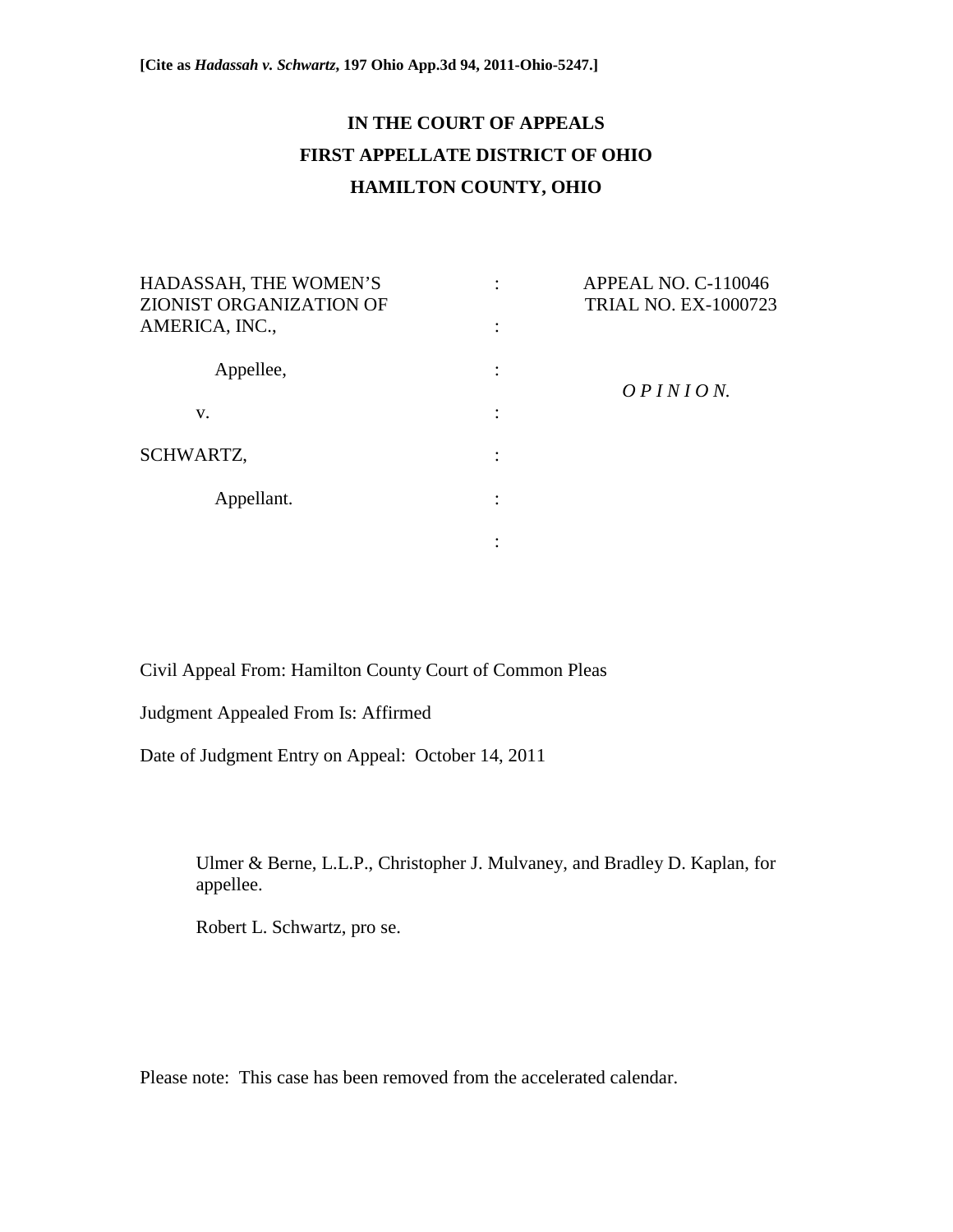## **FISCHER, Judge.**

**{¶1}** Judgment debtor-appellant Robert L. Schwartz appeals the trial court's judgment denying his motion to quash and overruling his objections to a garnishment order, which permitted garnishment of Schwartz's property held in a law firm's IOLTA account to help satisfy a \$2,292,469 judgment owed by Schwartz to judgment creditorappellee Hadassah, The Women's Zionist Organization of America, Inc. ("Hadassah"). For the reasons stated below, we determine that Schwartz's appeal is without merit, and we affirm the judgment of the trial court.

**{¶2}** Hadassah initiated this garnishment action in the Hamilton County Common Pleas Court on August 18, 2010. In connection with the garnishment action, Hadassah sent a notice of garnishment pursuant to R.C. 2716.13 to the law firm Bieser, Greer & Landis, L.L.P. ("BG&L"), to collect \$150,000 held in BG&L's IOLTA account. Hadassah knew that Schwartz, at its request, had placed \$150,000 in trust with BG&L during ongoing settlement talks between the parties, but settlement had not been reached.

**{¶3}** BG&L answered in the garnishment action and acknowledged that it held \$150,000 of Schwartz's property in an IOLTA account. BG&L, on behalf of itself as garnishee and on behalf of Schwartz, filed objections to the garnishment order and later filed a motion to quash the order. BG&L and Schwartz argued that the funds in the IOLTA account represented a retainer for ongoing legal services involving Schwartz and that professional-conduct rules mandated that the funds stay in the account until resolution of the dispute between Hadassah and Schwartz. BG&L and Schwartz further argued that public policy forbade garnishment of the funds. Hadassah opposed the motions, arguing that Schwartz's funds were not exempt from garnishment.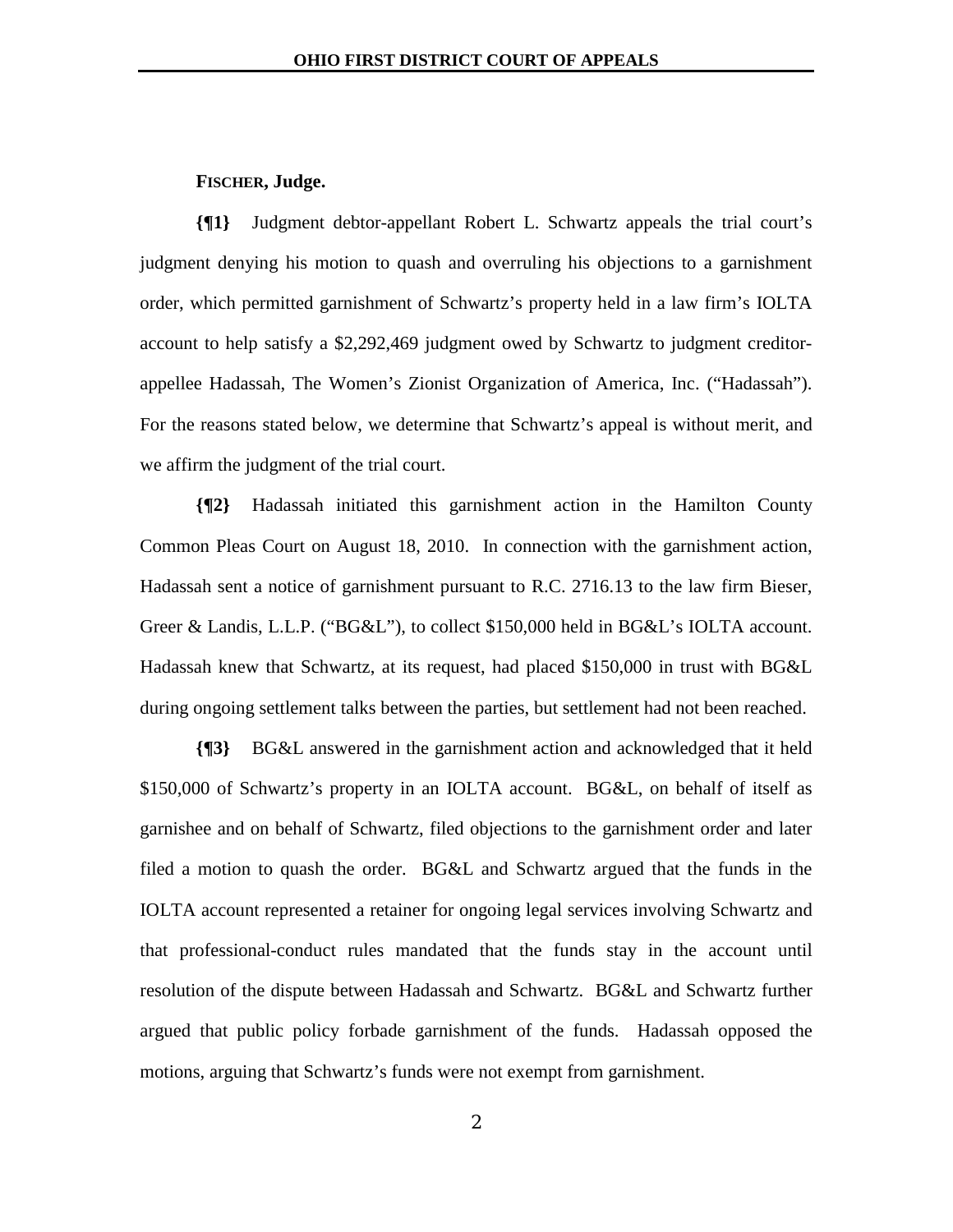**{¶4}** After a hearing, the trial court overruled BG&L's and Schwartz's objections. The trial court subsequently denied their motion to quash, and this appeal from both rulings ensued.

**{¶5}** In his sole assignment of error, Schwartz contends that the trial court erred by ordering garnishment of Schwartz's funds in BG&L's IOLTA account because those funds had been designated as a retainer for legal services and were no longer being held for settlement purposes.

**{¶6}** In a garnishment action, a creditor proceeds to satisfy a debt owed to that creditor by collecting a debtor's property in the possession of a third person, called the garnishee. *In re Estate of Mason*, 109 Ohio St.3d 532, 2006-Ohio-3256, 849 N.E.2d 998, ¶ 18, citing *Union Properties, Inc. v. Patterson* (1944), 143 Ohio St. 192, 195, 54 N.E.2d 668. As explained in the garnishment statutes, R.C. 2716.01 et seq., "[a] person who obtains a judgment against another person may garnish the property, other than personal earnings, of the person against whom judgment was obtained, if the property is in the possession of a person other than the person against whom judgment was obtained, only through a proceeding in garnishment and only in accordance with this chapter." R.C.  $2716.01(B)$ .

**{¶7}** A debtor's funds generally are not exempt from garnishment merely because the funds are placed with an attorney. *Invest. Research Inst., Inc. v. Sherbank Marketing, Inc.* (1998), 134 Ohio App.3d 478, 483, 731 N.E.2d 690.

**{¶8}** Ohio law authorizes Hadassah to enforce its judgment against Schwartz by collecting Schwartz's property in the possession of BG&L. BG&L asserted in its answer that the money Schwartz had paid to BG&L had been deposited in an IOLTA account and that the funds served as a retainer for legal services. Neither BG&L nor Schwartz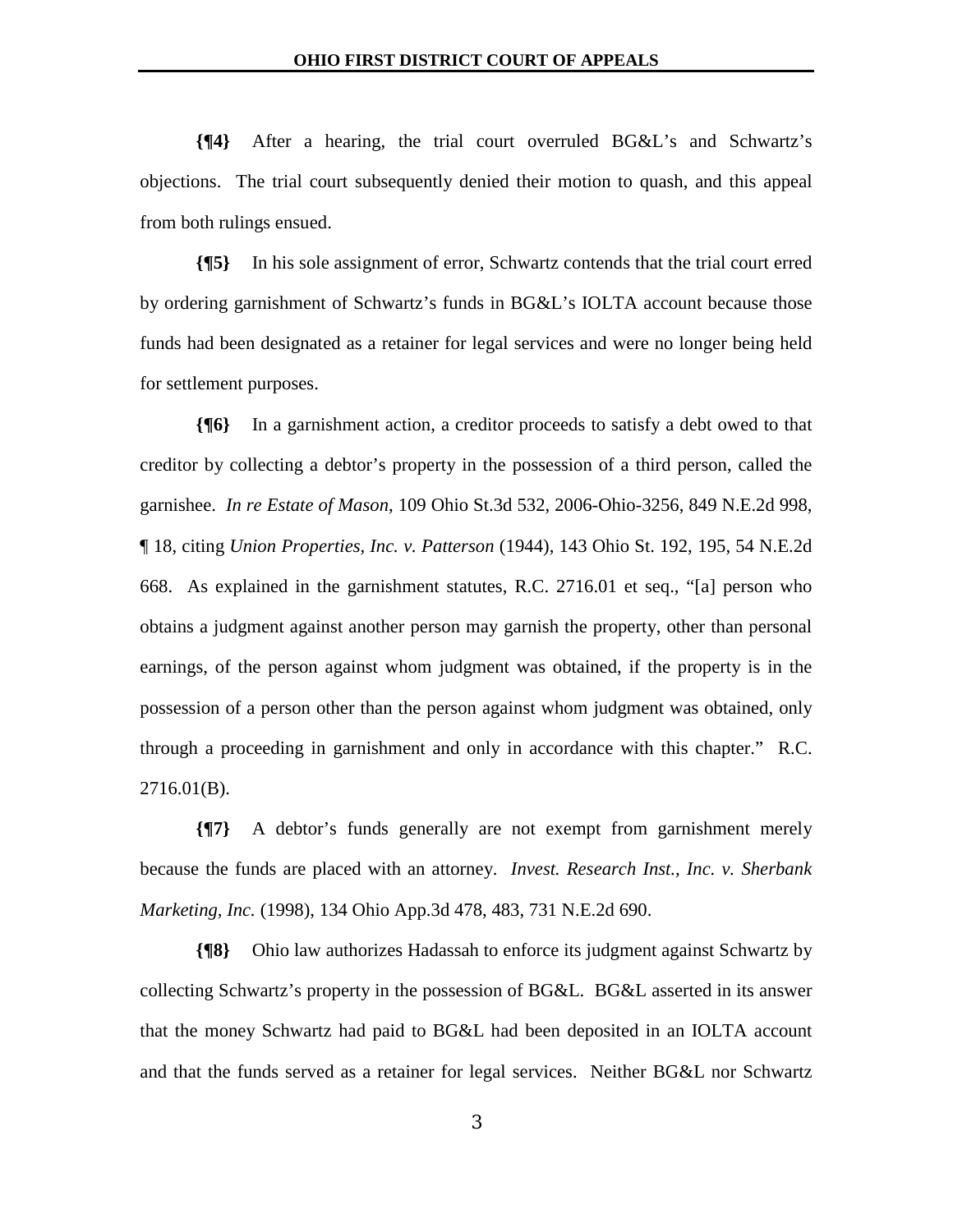produced the alleged retainer agreement, and nothing in the record indicates that BG&L acquired an ownership interest in the retainer or that the retainer was nonrefundable.

**{¶9}** The Ohio Rules of Professional Conduct mandate that property belonging to a client or third party be kept in a client's trust account and that property belonging to an attorney be kept separate from a client's property. Prof.Cond.R. 1.15; *Disciplinary Counsel v. Miller*, 126 Ohio St.3d 221, 2010-Ohio-3287, 932 N.E.2d 323, ¶ 8. BG&L kept Schwartz's \$150,000 retainer in an IOLTA account, which indicates that, at that specific point in time, Schwartz, and not BG&L, retained the ownership rights over the \$150,000 retainer. Therefore, the retainer was property subject to garnishment under R.C. 2716.01.

**{¶10}** Property of a debtor otherwise subject to garnishment by creditors may be exempt from garnishment as provided in R.C. 2329.66. If a debtor claims an exemption from garnishment, the debtor must point to a specific statutory exemption. *Ohio Bell Tel. Co. v. Antonelli* (1987), 29 Ohio St.3d 9, 11, 504 N.E.2d 717. Property in the form of an attorney-fee retainer does not appear in the somewhat lengthy list of exempted property in R.C. 2329.66. Therefore, Schwartz has not met his burden to show that the \$150,000 retainer was exempt from garnishment by Hadassah.

**{¶11}** Even though none of the statutory exemptions from garnishment apply to the attorney-fee retainer paid by Schwartz to BG&L, Schwartz makes several equitable arguments in an attempt to avoid garnishment. Schwartz argues that "[p]arties should \* \* \* be able to prepare for protracted litigation by adequately funding their legal defense and trusting that the funds will be secured as anticipated." Schwartz contends that garnishment of BG&L's IOLTA account deprived him of representation and that this deprivation was unfair in the absence of evidence that Schwartz had engaged in collusion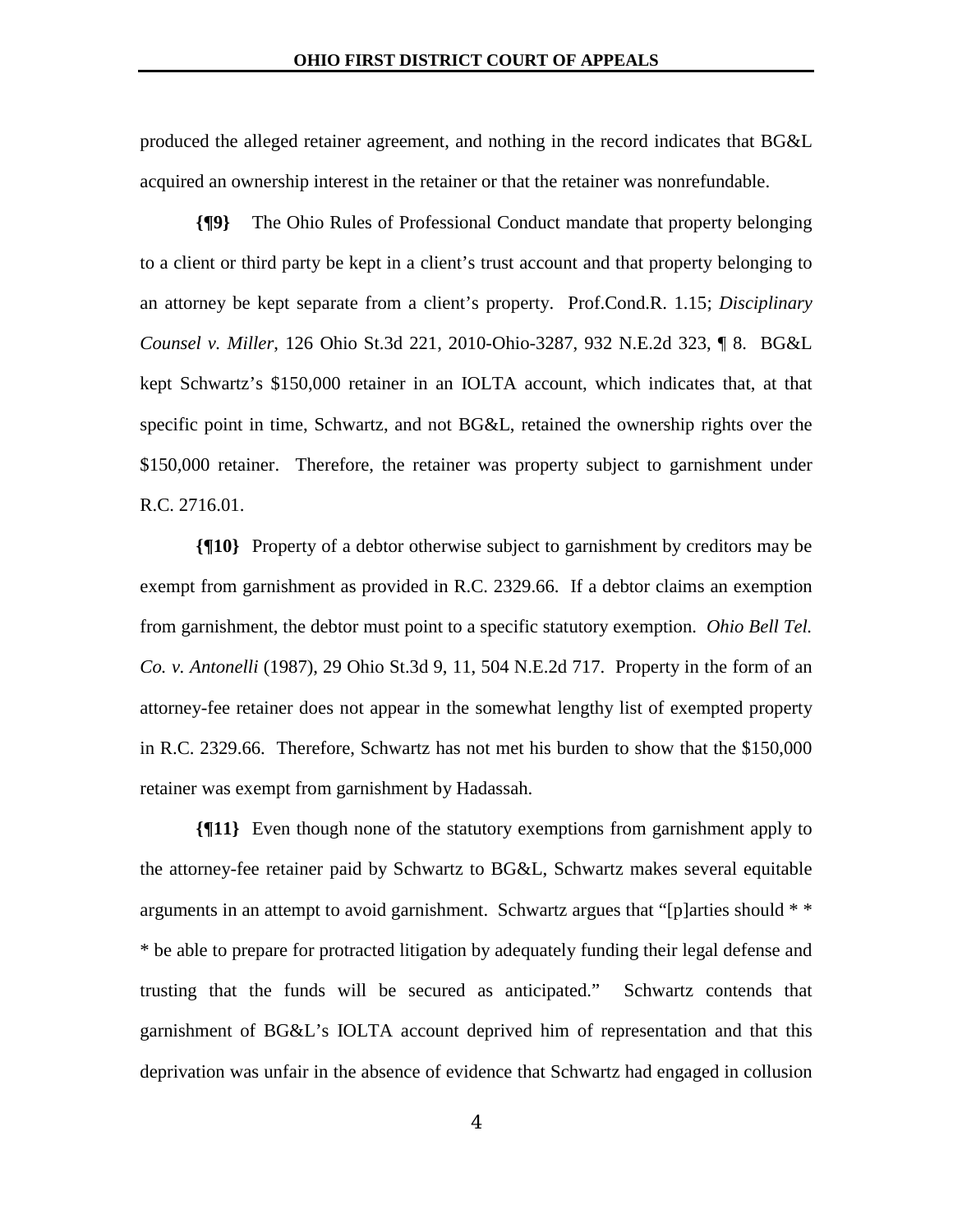or concealment to avoid garnishment. Schwartz also argues that public policy forbids the "gamesmanship" employed by Hadassah where, as Schwartz alleges, Hadassah had demanded that Schwartz place \$150,000 in BG&L's custody during settlement negotiations, with the intent that settlement would not take place.

**{¶12}** Schwartz's equitable arguments fail. Schwartz's accusation that Hadassah engaged in bad-faith settlement tactics is without support in the record. As to the other equitable arguments, garnishment is a purely statutory procedure, and we are not in the position to create exemptions to the garnishment statute. See *Ohio Bell Tel. Co.*, 29 Ohio St.3d at 11, 504 N.E.2d 717 ("The legislature has the exclusive authority to declare what property shall be exempt from the purview of collection laws").

**{¶13}** Although we sympathize with Schwartz's argument that garnishment of an IOLTA account might deprive a client of legal representation, a client in Schwartz's position could avoid this result by reaching a representation agreement with the attorney that gives the attorney an ownership interest in some or all of the legal fee upon receipt, so long as the agreement was not used as a tool to evade garnishment and did not place the attorney in the position of receiving an excessive fee. See Prof.Cond.R. 1.5. And if the legislature wishes to add attorney-retainer fees to the list of exemptions under R.C. 2329.66, it can do so.

**{¶14}** Schwartz also relies on several provisions of Ohio's Uniform Commercial Code governing secured transactions to argue that BG&L had a superior interest to that of the creditor Hadassah in the \$150,000 retainer held in the IOLTA account. Securedtransactions principles do not apply in this case, because neither BG&L nor Schwartz produced the representation agreement, and so there is no evidence of a written document creating a security interest in the funds. Thus, the record does not show that BG&L and